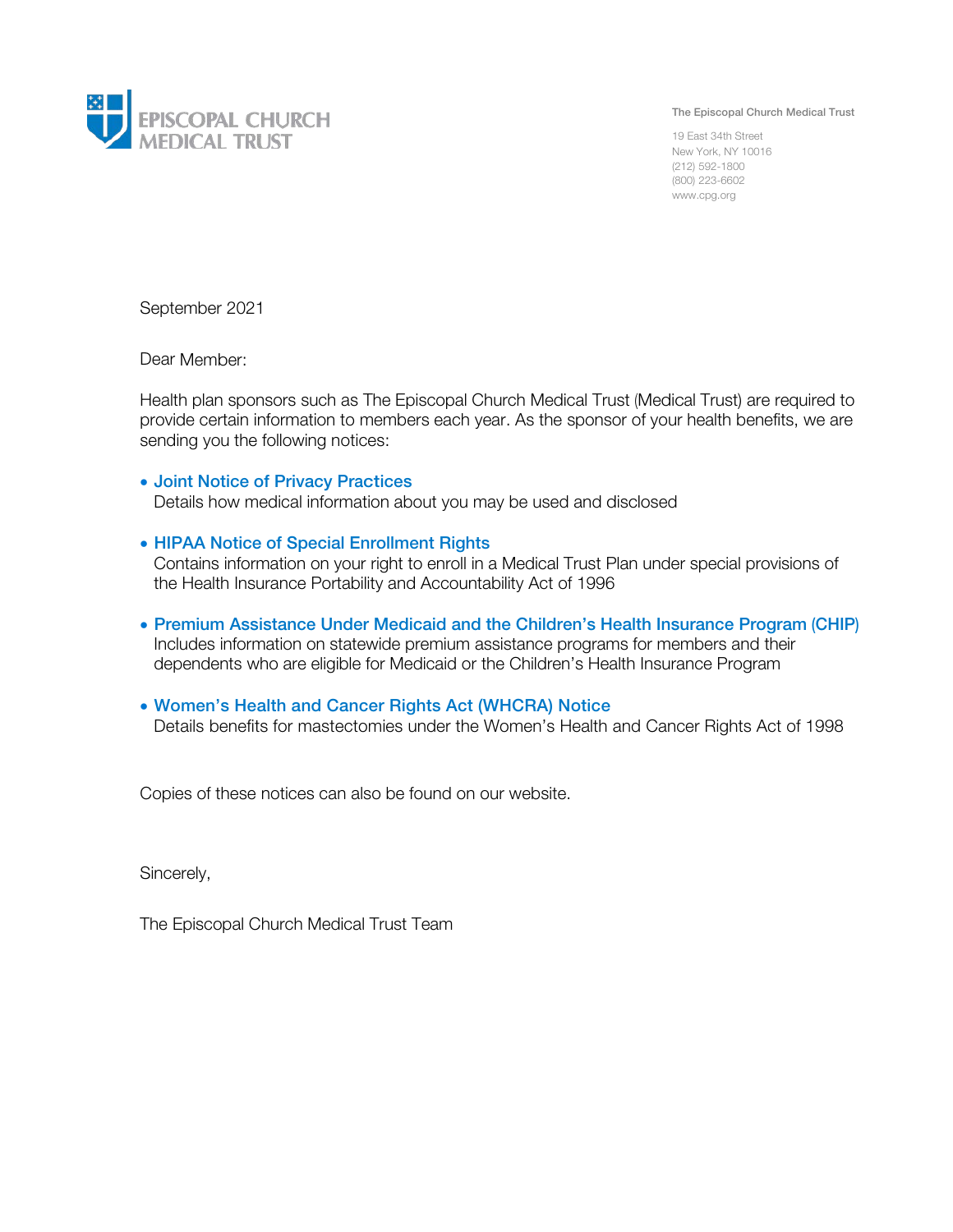

# Joint Notice of Privacy Practices

This notice describes how medical information about you may be used and disclosed and how you can get access to this information. Please review it carefully.

#### **Introduction**

Church Pension Group Services Corporation, doing business as The Episcopal Church Medical Trust (Medical Trust), is the plan sponsor of certain group health plans (each a Plan and together the Plans) that are subject to the Health Insurance Portability and Accountability Act of 1996 and the regulations enacted thereunder (HIPAA).

HIPAA places certain restrictions on the use and disclosure of Protected Health Information (PHI) and requires the Medical Trust to provide this Joint Notice of Privacy Practices (the "Notice") to you. PHI is your individually identifiable health information that is created, received, transmitted or maintained by the Plans or its business associates, regardless of the form of the information. It does not include employment records held by your employer in its role as an employer. This Notice describes how your PHI may be used and disclosed by the Plans and by employees of the Medical Trust that are responsible for internal administration of the Plans.

It also describes your rights regarding the use and disclosure of such PHI and how you can gain access to it.

#### What This Notice Applies To

This Notice applies only to health benefits offered under the Plans. The health benefits offered under the Plans include, but may not be limited to, medical benefits, prescription drug benefits, dental benefits, the health care flexible spending account, and any health care or medical services offered under the employee assistance program benefit. This Notice does not apply to benefits offered under the Plans that are not health benefits. Some of the Plans provide benefits through the purchase of insurance. If you are enrolled in an insured Plan, you will also receive a separate notice from that Plan, which applies to your rights under that Plan.

#### Duties and Obligations of the Plans

The privacy of your PHI is protected by HIPAA. The Plans are required by law to:

- Maintain the privacy of your PHI
- Provide you with a notice of the Plans' legal duties and privacy practices with respect to your PHI
- Abide by the terms of the Notice currently in effect

#### When the Plans May Use and Disclose Your PHI

The following categories describe the ways the Plans are required to use and disclose your PHI without obtaining your written authorization:

Disclosures to You. The Plans will disclose your PHI to you or your personal representative within the legally specified period following a request.

Government Audit. The Plans will make your PHI available to the U.S. Department of Health and Human Services when it requests information relating to the privacy of PHI.

As Required By Law. The Plans will disclose your PHI when required to do so by federal, state or local law. For example, the Plans may disclose your PHI when required by national security laws or public health disclosure laws.

The following categories describe the ways that the Plans *may* use and disclose your PHI without obtaining your written authorization:

- Treatment. The Plans may disclose your PHI to your providers for treatment, including the provision of care or the management of that care. For example, the Plans might disclose PHI to assist in diagnosing a medical condition or for pre-certification activities.
- Payment. The Plans may use and disclose your PHI to pay benefits. For example, the Plans might use or disclose PHI when processing payments, sending explanations of benefits (EOBs) to you, reviewing the medical necessity of services rendered, conducting claims appeals and coordinating the payment of benefits between multiple medical plans.
- Health Care Operations. The Plans may use and disclose your PHI for Plan operational purposes. For example, the Plans may use or disclose PHI for quality assessment and claim audits.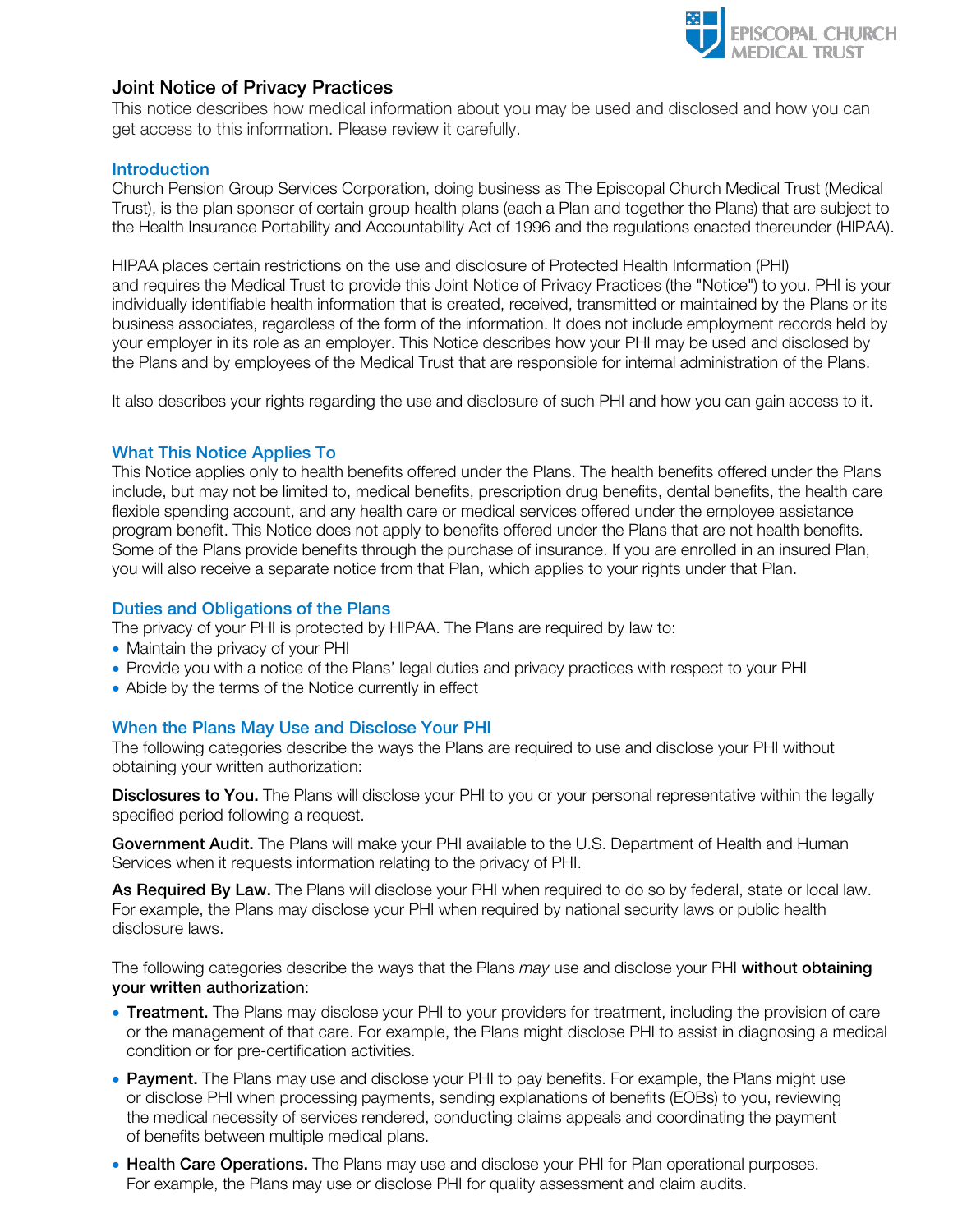- Public Health Risks. The Plans may disclose your PHI for certain required public health activities (such as reporting disease outbreaks) or to prevent serious harm to you or other potential victims where abuse, neglect or domestic violence is involved.
- National Security and Intelligence Activities. The Plans may disclose your PHI for specialized government functions (such as national security and intelligence activities).
- Health Oversight Activities. The Plans may disclose your PHI to health oversight agencies for activities authorized by law (such as audits, inspections, investigations and licensure).
- Lawsuits and Disputes. The Plans may disclose your PHI in the course of any judicial or administrative proceeding in response to a court's or administrative tribunal's order, subpoena, discovery request or other lawful process.
- Law Enforcement. The Plans may disclose your PHI for a law enforcement purpose to a law enforcement official, if certain legal conditions are met (such as providing limited information to locate a missing person).
- Research. The Plans may disclose your PHI for research studies that meet all privacy law requirements (such as research related to the prevention of disease or disability).
- To Avert a Serious Threat to Health or Safety. The Plans may disclose your PHI to avert a serious threat to the health or safety of you or any other person.
- Workers' Compensation. The Plans may disclose your PHI to the extent necessary to comply with laws and regulations related to workers' compensation or similar programs.
- Coroners, Medical Examiners and Funeral Directors. The Plans may disclose your PHI to coroners, medical examiners or funeral directors for purposes of identifying a decedent, determining a cause of death or carrying out their respective duties with respect to a decedent.
- Organ and Tissue Donation. If you are an organ donor, the Plans may release your PHI to organizations that handle organ procurement or organ, eye or tissue transplantation or to an organ donation bank, as necessary to facilitate organ or tissue donation and transplantation.
- Military and Veterans. If you are a member of the armed forces, the Plans may release your PHI as required by military command authorities.
- Inmates. If you are an inmate of a correctional institution or under the custody of a law enforcement official, the Plans may release your PHI to the correctional institution or law enforcement official. This release would be necessary (1) for the institution to provide you with health care; (2) to protect your health and safety or the health and safety of others; or (3) for the safety and security of the correctional institution.
- Business Associates. The Plans may contract with other businesses for certain plan administrative services. The Plans may release your PHI to one or more of their business associates for plan administration if the business associate agrees in writing to protect the privacy of your information.
- Plan Sponsor. ECMT, as sponsor of the Plans, will have access to your PHI for plan administration purposes. Unless you authorize the Plans otherwise in writing (or your individual identifying data is deleted from the information), your PHI will be available only to the individuals who need this information to conduct these plan administration activities, but this release of your PHI will be limited to the minimum disclosure required, unless otherwise permitted or required by law.

The following categories describe the ways that the Plans *may* use and disclose your PHI upon obtaining your written authorization:

- Most uses and disclosures of psychotherapy notes;
- Uses and disclosures of PHI for marketing purposes; and
- Uses and disclosures that constitute a sale of PHI.

Any other use or disclosure of your PHI not identified in this section will be made only with your written authorization.

#### Authorizing Release of Your PHI

To authorize release of your PHI, you must complete a medical information authorization form. An authorization form is available at *www.cpg.org* or by calling (800) 480-9967. You have the right to limit the type of information that you authorize the Plans to disclose and the persons to whom it should be disclosed.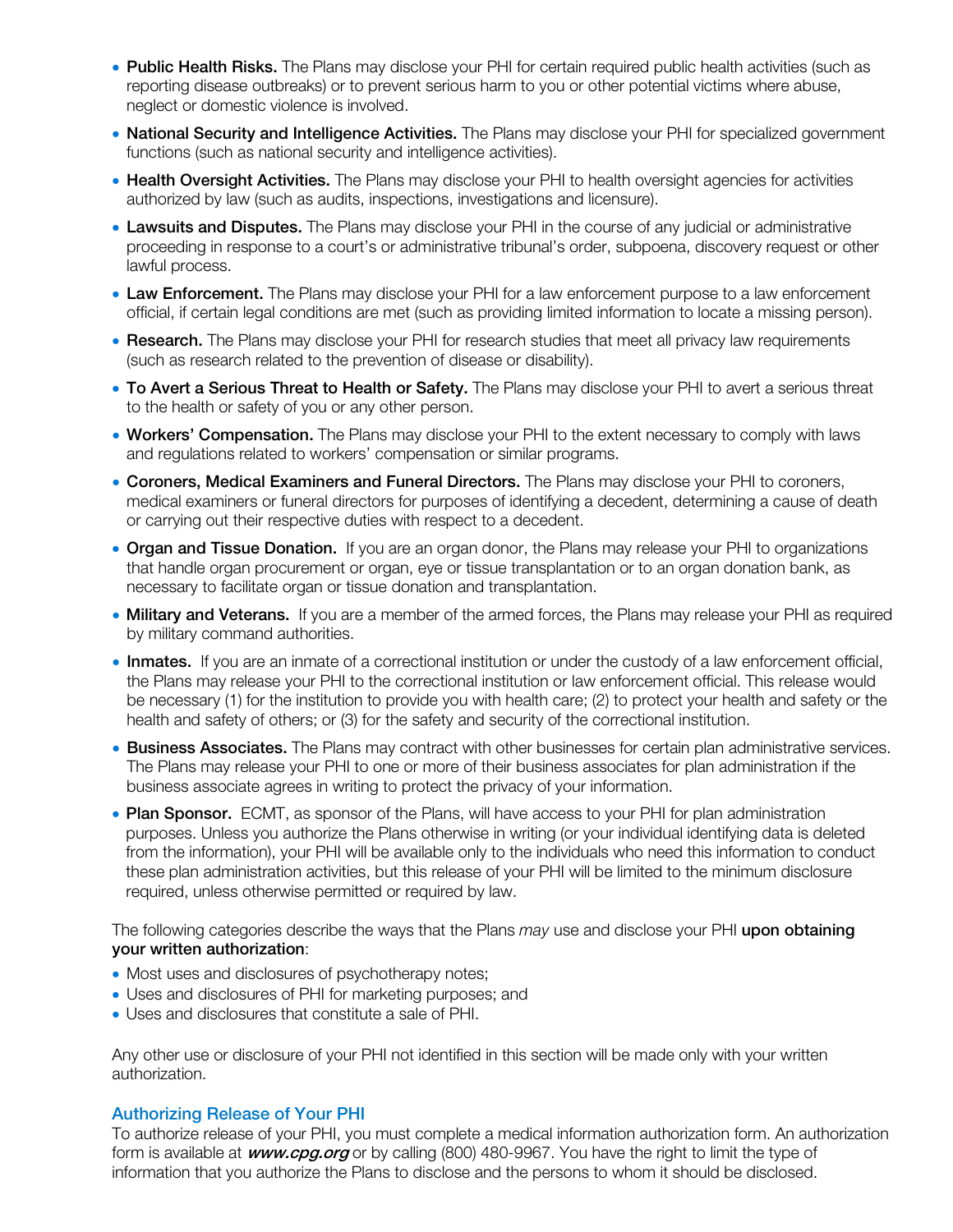You may revoke your written authorization at any time. The revocation will be followed to the extent action on the authorization has not yet been taken.

#### Interaction with State Privacy Laws

If the state in which you reside provides more stringent privacy protections than HIPAA, the more stringent state law will still apply to protect your rights. If you have a question about your rights under any particular federal or state law, please contact the Church Pension Group Privacy Officer. Contact information is included at the end of this Notice.

## **Fundraising**

The Plans may contact you to support their fundraising activities. You have the right to opt out of receiving such communications.

## **Underwriting**

The Plans are prohibited from using or disclosing PHI that is genetic information for underwriting purposes.

#### Your Rights With Respect to Your PHI

You have the following rights regarding PHI the Plans maintain about you:

Right to Request Restrictions. You have the right to request that the Plans restrict their uses and disclosures of your PHI. You will be required to provide specific information as to the disclosures that you wish to restrict and the reasons for your request. The Plans are not required to agree to a requested restriction, but may in certain circumstances. To request a restriction, please write to the Church Pension Group Privacy Officer and provide specific information as to the disclosures that you wish to restrict and the reasons for your request.

Right to Request Confidential Communications. You have the right to request that the Plans' confidential communications of your PHI be sent to another location or by alternative means. For example, you may ask that all EOBs be sent to your office rather than your home address. The Plans are not required to accommodate your request unless your request is reasonable and you state that the ordinary communication process could endanger you. To request confidential communications, please submit a written request to the Church Pension Group Privacy Officer.

Right to Inspect and Copy. You have the right to inspect and obtain a copy of the PHI held by the Plans. However, access to psychotherapy notes, information compiled in reasonable anticipation of or for use in legal proceedings, and under certain other, relatively unusual circumstances, may be denied. Your request should be made in writing to the Church Pension Group Privacy Officer. A reasonable fee may be imposed for copying and mailing the requested information. You may contact the Medical Trust Plan Administration at jservais@cpg.org for a full explanation of ECMT's fee structure.

Right to Amend. You have the right to request that the Plans amend your PHI or record if you believe the information is incorrect or incomplete. To request an amendment, you must submit a written request to the Medical Trust Plan Administration at jservais@cpg.org. Your request must list the specific PHI you want amended and explain why it is incorrect or incomplete and be signed by you or your authorized representative. All amendment requests will be considered carefully. However, your request may be denied if the PHI or record that is subject to the request:

- Is not part of the medical information kept by or for the Plans;
- Was not created by or on behalf of the Plans or its third party administrators, unless the person or entity that created the information is no longer available to make the amendment;
- Is not part of the information that you are permitted to inspect and copy; or
- Is accurate and complete.

Right to an Accounting of Disclosures. You have the right to receive information about when your PHI has been disclosed to others. Certain exceptions apply to this rule. For example, a Plan does not need to account for disclosures made to you or with your written authorization, or for disclosures that occurred more than six years before your request. To request an accounting of disclosures, you must submit your request in writing to the Medical Trust-Plan Administration at *jservais@cpg.org* and indicate in what form you want the accounting (*e.g.,* paper or electronic). Your request must state a time period of no longer than six years and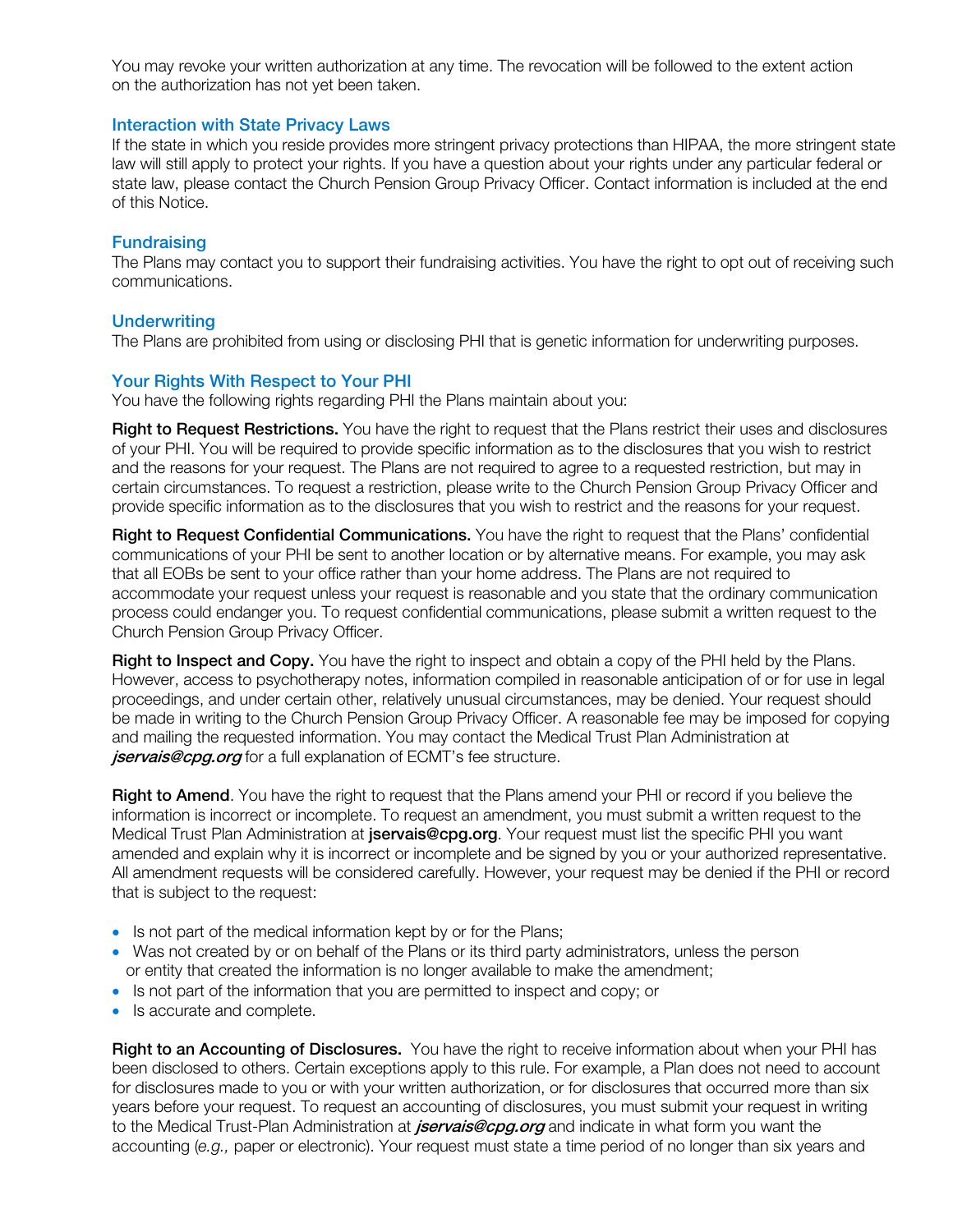may not include dates before your coverage became effective. The Medical Trust Plan Administrator will then notify you of any additional information required for the accounting request. A Plan will provide you with the date on which a disclosure was made, the name of the person or entity to whom PHI was disclosed, a description of the PHI that was disclosed, the reason for the disclosure and certain other information. If you request this accounting more than once in a 12-month period, you may be charged a reasonable, cost-based fee for responding to these additional requests. You may contact Medical [Trust Plan A](mailto:astill@cpg.org)dministration at jservais@cpg.org for a full explanation of the Medical Trust's fee structure.

**Breach Notification.** You have the right to receive a notification from the Plans if there is a breach of your unsecured PHI.

**Right to a Paper Copy of This Notice.** You are entitled to get a paper copy of this Notice at any time, even if you have agreed to receive it electronically. To obtain a paper copy of this Notice, please contact the Church Pension Group Privacy Officer.

If You Are a Person in the European Union, the Following Provisions Will Also Be Applicable to You: For the purposes of the General Data Protection Regulation 2016/679 (the "GDPR"), the Data Controller is Church Pension Group Services Corporation registered in the State of Delaware in the United States with a registered address at 19 East 34<sup>th</sup> Street, New York, NY 10016.

You can request further information from our Privacy Officer at [Privacy@cpg.org.](mailto:Privacy@cpg.org)

In addition to your rights with respect to your PHI addressed above, you may have additional or overlapping rights under the GDPR. GDPR rights regarding your PHI include the following:

- You may access and export a copy of PHI;
- You may request deletion of, and update to PHI;
- You have the right to be informed about any automated decision-making of PHI including the significance and consequences of such processing for you;
- You may also object to or restrict the Plans' use of PHI. For example, you can object at any time to the Plans' use of PHI for direct marketing purposes.
- Where you believe that the Plans have not complied with its obligations under this Privacy Policy or the applicable law, you have the right to make a complaint to an EU Data Protection Authority;
- If the Plans' obtained your consent to use your PHI, you may withdraw that consent at any time.

#### Data Retention

We only retain PHI collected for a limited time period as long as we need it to fulfill the purposes for which have initially collected it, unless otherwise required by law.

#### Data Transfers

We maintain servers in United States and Canada and your information may be processed on servers located in the United States and Canada. Data protection laws vary among countries, with some providing more protection than others. Regardless of where your information is processed, we apply the same protections described in this policy.

## If You Believe Your Privacy Rights Have Been Violated

If you believe your privacy rights have been violated by any Plan, you may file a complaint with the Church Pension Group Privacy Officer and with the Secretary of the U.S. Department of Health and Human Services. All complaints must be filed in writing. You will not be retaliated against for filing a complaint.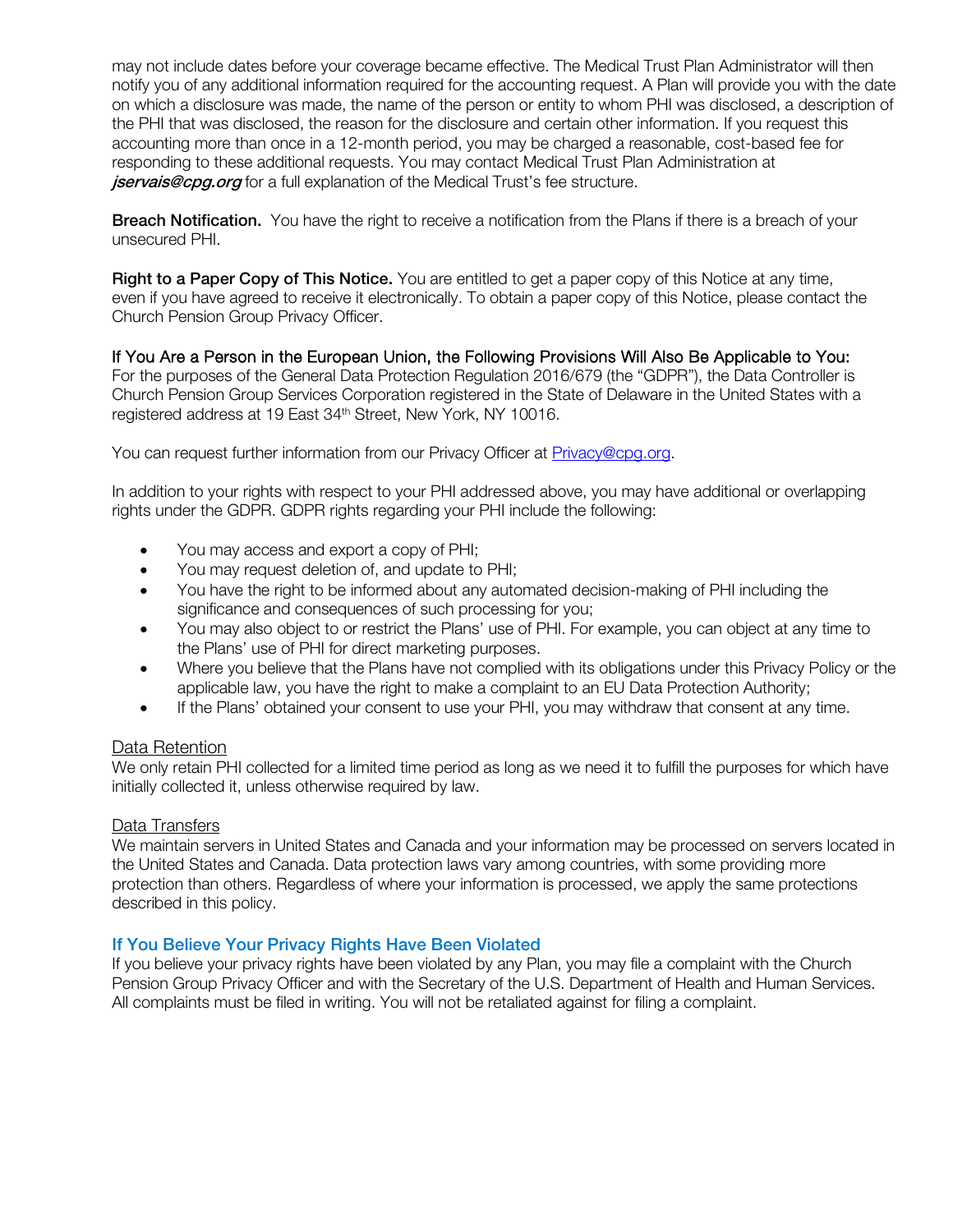To contact the Church Pension Group Privacy Officer:

Privacy Officer The Church Pension Group 19 East 34th Street New York, NY 10016 (212) 592-8365 privacy@cpg.org

To contact the Secretary of the U.S. Department of Health and Human Services: U.S. Department of Health and Human Services

Office of Civil Rights 200 Independence Avenue, SW Washington, DC 20201 (202) 619-0257 | (877) 696-6775 (toll-free) www.hhs.gov/contactus.html

### Effective Date

This Notice is effective as of August 29, 2018.

#### **Changes**

Each Plan sponsored by the Medical Trust reserves the right to change the terms of this Notice and information practices and to make the new provisions effective for all PHI it maintains, including any PHI it currently maintains as well as PHI it receives or holds in the future, as permitted by applicable law. Any material amendment to the terms of this Notice and these information practices will be provided to you via mail or electronically with your prior written consent.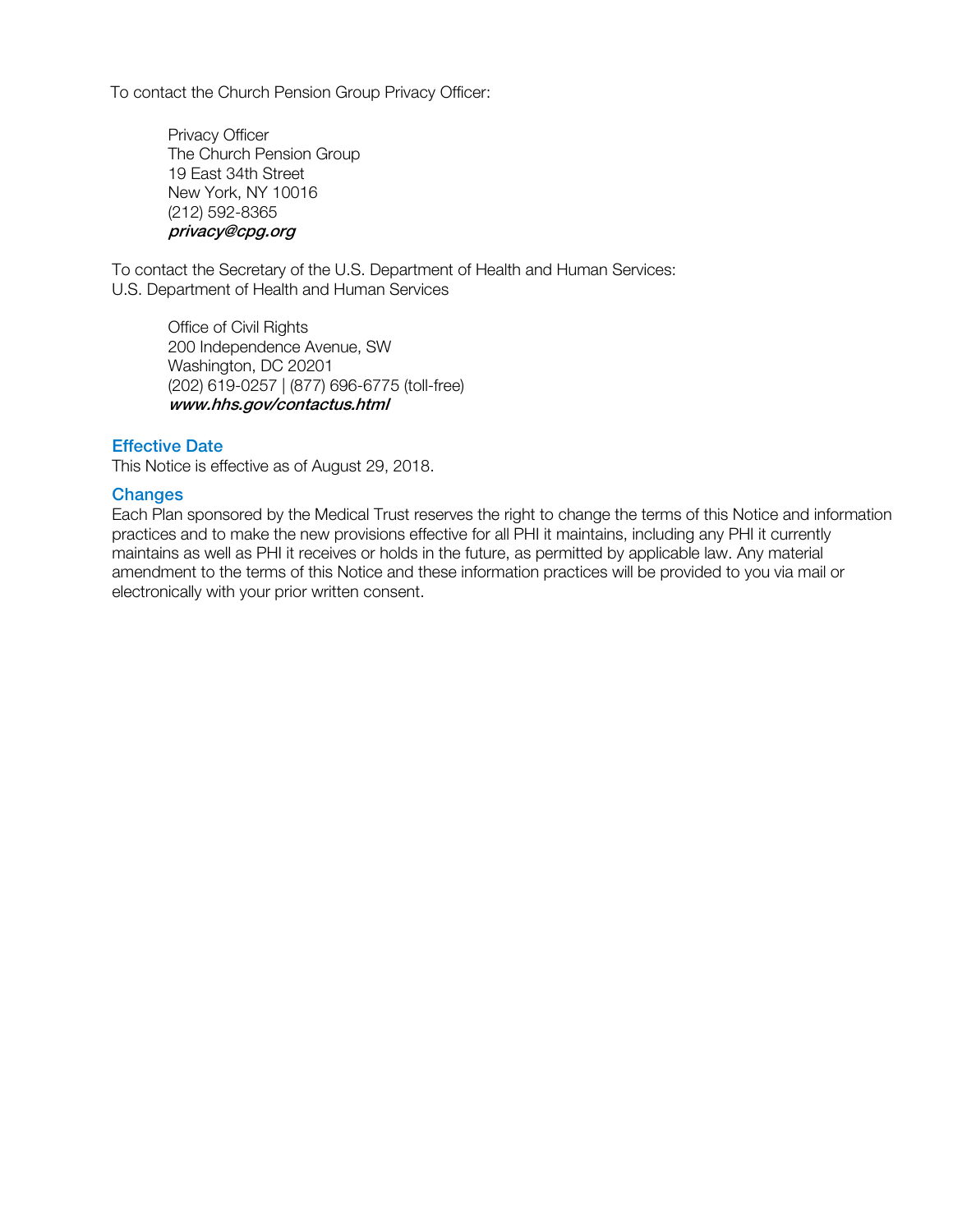

# HIPAA Notice of Special Enrollment Rights

This notice informs you of your right to enroll in a group health plan sponsored by The Episcopal Church Medical Trust (a "Medical Trust Plan") under the special enrollment provisions of the Health Insurance Portability and Accountability Act (HIPAA).

If you are declining enrollment for yourself or your dependents (including your spouse) because of other health insurance or group health plan coverage, you may be able to enroll yourself and your dependents in a Medical Trust Plan if you or your dependents lose eligibility for that other coverage (or if the employer stops contributing toward your or your dependents' other coverage). However, you must request enrollment within 30\* days after your or your dependents' other coverage ends (or after the employer stops contributing toward the other coverage).

In addition, if you have a new dependent as a result of marriage, birth, adoption, or placement for adoption, you may be able to enroll yourself and your dependents. However, you must request enrollment within 30\* days after the marriage, birth, adoption, or placement for adoption.

Also, if you or any of your dependents loses eligibility for coverage under Medicaid or the Children's Health Insurance Plan (CHIP) or if you or any of your dependents becomes eligible for premium assistance under Medicaid or CHIP, you may be able to enroll yourself and your dependents in a Medical Trust Plan. However, you must request enrollment within 60\* days after this change.

To request special enrollment or obtain more information, contact The Episcopal Church Medical Trust at the following address and phone number:

The Episcopal Church Medical Trust 19 East 34th Street New York, NY 10016 (800) 480-9967

You may also review the applicable Medical Trust Plan Document Handbook available at [www.cpg.org/mtdocs](http://www.cpg.org/mtdocs).

\*Note: These deadlines have been temporarily extended as a result of the COVID-19 pandemic. Guidance was issued on April 28, 2020, directing plan sponsors to disregard the "Outbreak Period" when calculating these deadlines. The Outbreak Period is the period from March 1, 2020 until sixty (60) days after the announced end of the COVID-19 National Emergency (or other date announced through future guidance). If there are different Outbreak Periods in different parts of the country, additional guidance will be issued.

EXAMPLE: For purposes of this example, assume the National Emergency ends on April 30, 2022, and accordingly the Outbreak Period ends on June 29, 2022 (i.e., the 60th day after the end of National Emergency). The Outbreak Period must be disregarded for purposes of determining the special enrollment period described above.

If a plan member gives birth on March 31, 2022, the member has until July 29, 2022 (30 days after June 29, 2022, the end of the Outbreak Period) to enroll herself and her newborn in the group health plan.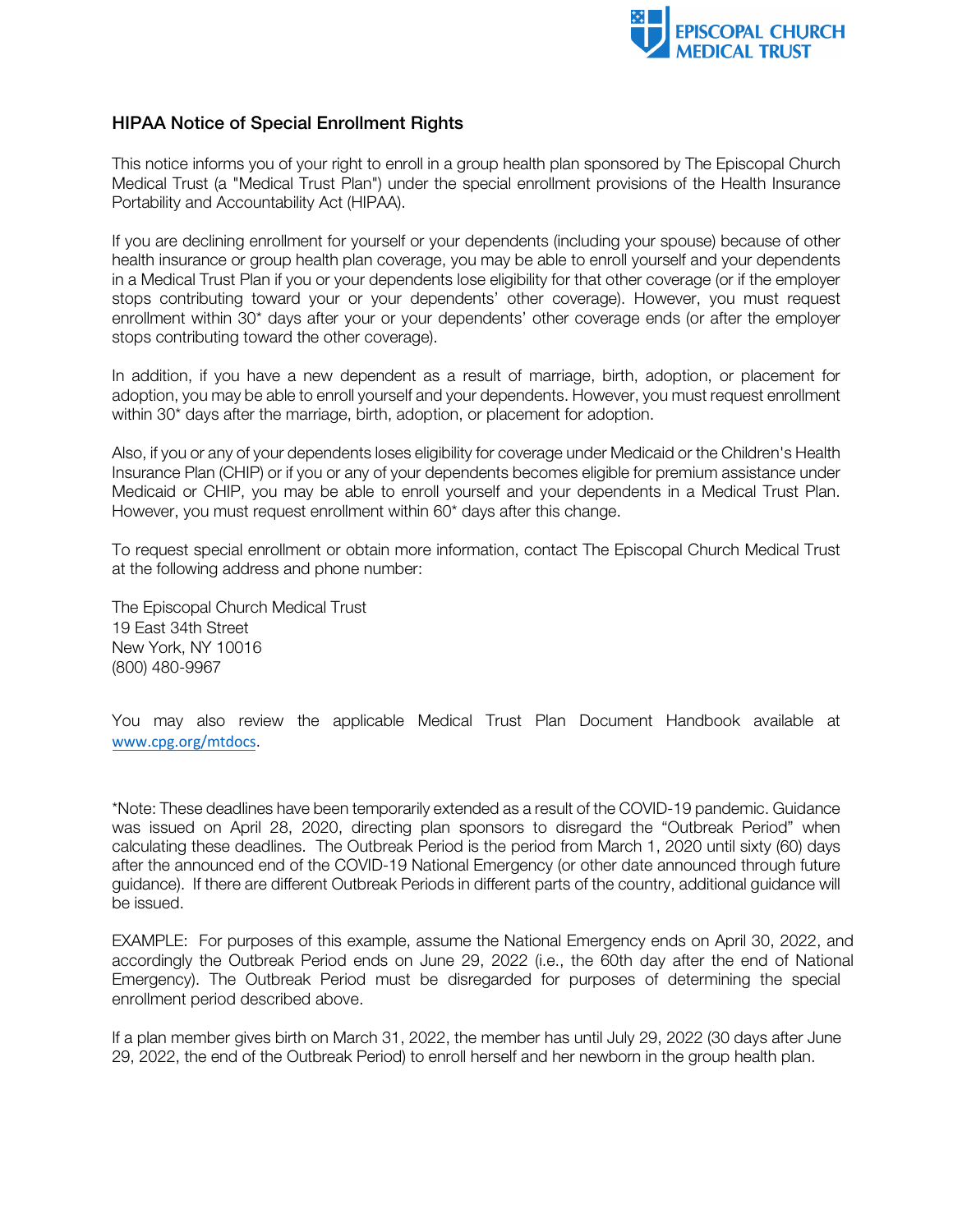# **Premium Assistance Under Medicaid and the Children's Health Insurance Program (CHIP)**

 If you or your children are eligible for Medicaid or CHIP and you're eligible for health coverage from your employer, your state may have a premium assistance program that can help pay for coverage, using funds from their Medicaid or CHIP programs. If you or your children aren't eligible for Medicaid or CHIP, you won't be eligible for these premium assistance programs but you may be able to buy individual insurance coverage through the Health Insurance Marketplace. For more information, visit **www.healthcare.gov**.

 If you or your dependents are already enrolled in Medicaid or CHIP and you live in a State listed below, contact your State Medicaid or CHIP office to find out if premium assistance is available.

 If you or your dependents are NOT currently enrolled in Medicaid or CHIP, and you think you or any of your dependents might be eligible for either of these programs, contact your State Medicaid or CHIP office or dial **1-877- KIDS NOW** or **www.insurekidsnow.gov** to find out how to apply. If you qualify, ask your state if it has a program that might help you pay the premiums for an employer-sponsored plan.

 If you or your dependents are eligible for premium assistance under Medicaid or CHIP, as well as eligible under your employer plan, your employer must allow you to enroll in your employer plan if you aren't already enrolled. This is called a "special enrollment" opportunity, and **you must request coverage within 60 days\* of being determined**  Department of Labor at **www.askebsa.dol.gov** or call **1-866-444-EBSA (3272)**. **eligible for premium assistance**. If you have questions about enrolling in your employer plan, contact the

**If you live in one of the following states, you may be eligible for assistance paying your employer health plan premiums. The following list of states is current as of July 31, 2021. Contact your State for more information on eligibility –** 

| <b>ALABAMA</b><br><b>Medicaid</b>                                               | <b>CALIFORNIA</b>                                                                                                                        |
|---------------------------------------------------------------------------------|------------------------------------------------------------------------------------------------------------------------------------------|
| Website: http://myalhipp.com/<br>Phone: 1-855-692-5447                          | Website:<br>Health Insurance Premium Payment (HIPP) Program<br>http://dhcs.ca.gov/hipp<br>Phone: 916-445-8322<br>Email: hipp@dhcs.ca.gov |
| <b>ALASKA</b> Medicaid                                                          | <b>COLORADO</b> Health First Colorado<br>(Colorado's Medicaid Program) & Child<br><b>Health Plan Plus (CHP+)</b>                         |
| The AK Health Insurance Premium Payment Program                                 | Health First Colorado Website:                                                                                                           |
| Website: http://myakhipp.com/                                                   | https://www.healthfirstcolorado.com/                                                                                                     |
| Phone: 1-866-251-4861                                                           | Health First Colorado Member Contact Center:                                                                                             |
| Email: CustomerService@MyAKHIPP.com                                             | 1-800-221-3943/ State Relay 711                                                                                                          |
| Medicaid Eligibility:<br>http://dhss.alaska.gov/dpa/Pages/medicaid/default.aspx | CHP+: https://www.colorado.gov/pacific/hcpf/child-<br>health-plan-plus                                                                   |
|                                                                                 | CHP+ Customer Service: 1-800-359-1991/ State Relay                                                                                       |
|                                                                                 | 711                                                                                                                                      |
|                                                                                 | Health Insurance Buy-In Program (HIBI):                                                                                                  |
|                                                                                 | https://www.colorado.gov/pacific/hcpf/health-insurance-                                                                                  |
|                                                                                 | <u>buy-program</u>                                                                                                                       |
|                                                                                 | HIBI Customer Service: 1-855-692-6442                                                                                                    |
| <b>ARKANSAS</b><br><b>Medicaid</b>                                              | <b>FLORIDA</b><br><b>Medicaid</b>                                                                                                        |
| Website: http://myarhipp.com/                                                   | Website:                                                                                                                                 |
| Phone: 1-855-MyARHIPP (855-692-7447)                                            | https://www.flmedicaidtplrecovery.com/flmedicaidtplrecov                                                                                 |
|                                                                                 | ery.com/hipp/index.html                                                                                                                  |
|                                                                                 | Phone: 1-877-357-3268                                                                                                                    |

\* Please refer to the HIPAA Notice of Special Enrollment Rights for information on an extension of time to request coverage as a result of the COVID-19 pandemic.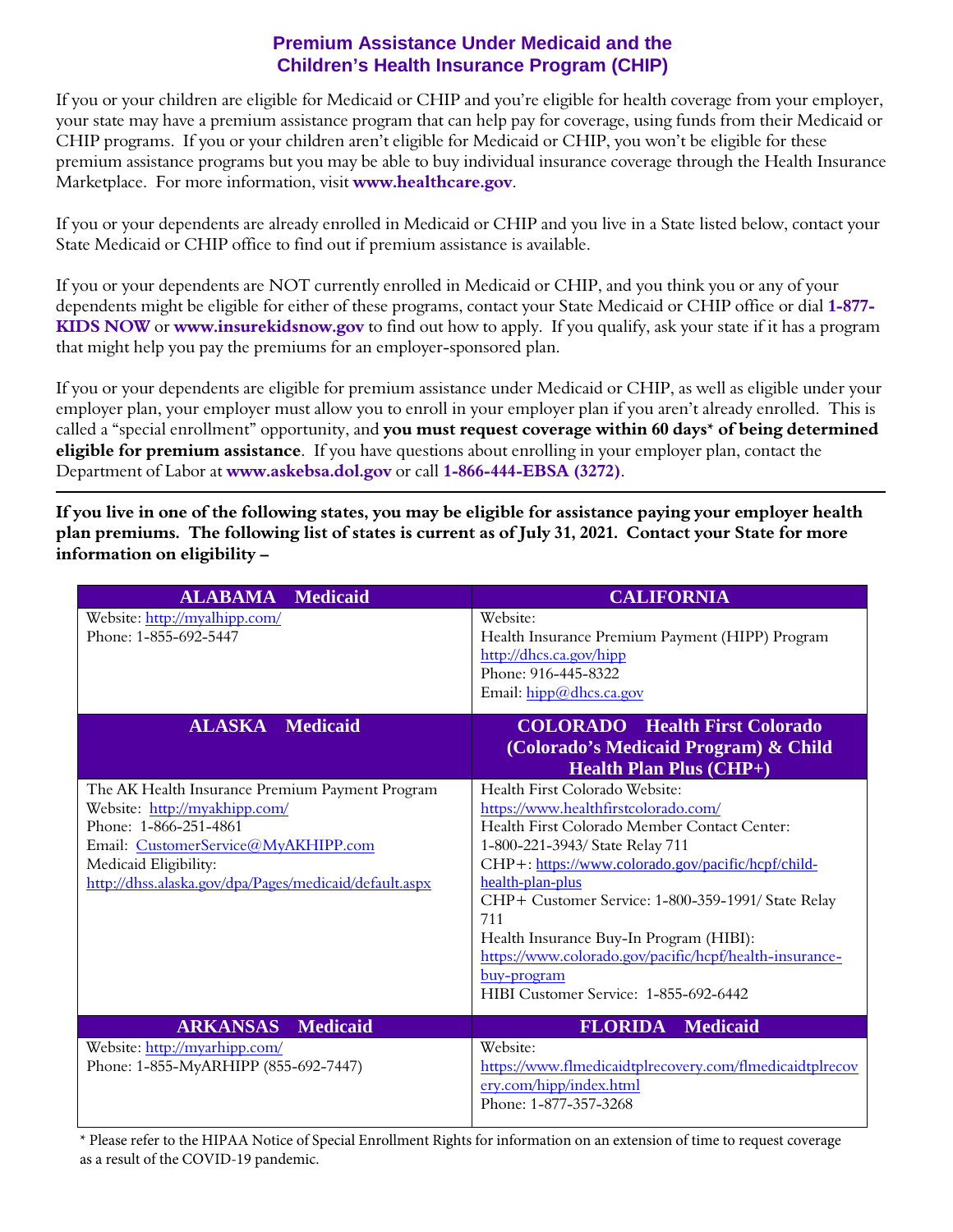| <b>GEORGIA Medicaid</b>                                                                        | <b>MASSACHUSETTS</b> Medicaid and CHIP                       |
|------------------------------------------------------------------------------------------------|--------------------------------------------------------------|
| Website: https://medicaid.georgia.gov/health-insurance-                                        | Website: https://www.mass.gov/info-details/masshealth-       |
| premium-payment-program-hipp                                                                   | premium-assistance-pa                                        |
| Phone: 678-564-1162 ext 2131                                                                   | Phone: 1-800-862-4840                                        |
|                                                                                                |                                                              |
|                                                                                                |                                                              |
| <b>INDIANA</b><br>Medicaid                                                                     | <b>MINNESOTA</b><br><b>Medicaid</b>                          |
| Healthy Indiana Plan for low-income adults 19-64<br>Website: http://www.in.gov/fssa/hip/       | Website:<br>https://mn.gov/dhs/people-we-serve/children-and- |
| Phone: 1-877-438-4479                                                                          | families/health-care/health-care-programs/programs-and-      |
| All other Medicaid                                                                             | services/other-insurance.jsp                                 |
| Website: https://www.in.gov/medicaid/                                                          | Phone: 1-800-657-3739                                        |
| Phone 1-800-457-4584                                                                           |                                                              |
| Medicaid and CHIP (Hawki)<br><b>IOWA</b>                                                       | <b>MISSOURI Medicaid</b>                                     |
| Medicaid Website:                                                                              | Website:                                                     |
| https://dhs.iowa.gov/ime/members                                                               | http://www.dss.mo.gov/mhd/participants/pages/hipp.htm        |
| Medicaid Phone: 1-800-338-8366                                                                 | Phone: 573-751-2005                                          |
| Hawki Website:<br>http://dhs.iowa.gov/Hawki                                                    |                                                              |
| Hawki Phone: 1-800-257-8563                                                                    |                                                              |
| HIPP Website: https://dhs.iowa.gov/ime/members/medicaid-a-                                     |                                                              |
| $to-z/hipp$                                                                                    |                                                              |
| HIPP Phone: 1-888-346-9562                                                                     |                                                              |
| <b>KANSAS Medicaid</b>                                                                         | <b>MONTANA Medicaid</b>                                      |
| Website: https://www.kancare.ks.gov/                                                           | Website:                                                     |
| Phone: 1-800-792-4884                                                                          | http://dphhs.mt.gov/MontanaHealthcarePrograms/HIPP           |
|                                                                                                | Phone: 1-800-694-3084                                        |
| <b>KENTUCKY</b><br><b>Medicaid</b>                                                             | <b>Medicaid</b><br><b>NEBRASKA</b>                           |
| Kentucky Integrated Health Insurance Premium Payment                                           | Website: http://www.ACCESSNebraska.ne.gov                    |
| Program (KI-HIPP) Website:                                                                     | Phone: 1-855-632-7633                                        |
| https://chfs.ky.gov/agencies/dms/member/Pages/kihipp.aspx                                      | Lincoln: 402-473-7000                                        |
| Phone: 1-855-459-6328<br>Email: KIHIPP.PROGRAM@ky.gov                                          | Omaha: 402-595-1178                                          |
|                                                                                                |                                                              |
| KCHIP Website: https://kidshealth.ky.gov/Pages/index.aspx                                      |                                                              |
| Phone: 1-877-524-4718                                                                          |                                                              |
| Kentucky Medicaid Website: https://chfs.ky.gov                                                 |                                                              |
|                                                                                                |                                                              |
| <b>LOUISIANA</b><br><b>Medicaid</b>                                                            | <b>Medicaid</b><br><b>NEVADA</b>                             |
| Website: www.medicaid.la.gov or www.ldh.la.gov/lahipp                                          | Medicaid Website: http://dhcfp.nv.gov                        |
| Phone: 1-888-342-6207 (Medicaid hotline) or 1-855-618-5488                                     | Medicaid Phone: 1-800-992-0900                               |
| (LaHIPP)                                                                                       |                                                              |
| <b>Medicaid</b><br><b>MAINE</b>                                                                | <b>NEW HAMPSHIRE</b><br><b>Medicaid</b>                      |
| Enrollment Website:                                                                            | Website: https://www.dhhs.nh.gov/oii/hipp.htm                |
| https://www.maine.gov/dhhs/ofi/applications-forms                                              | Phone: 603-271-5218                                          |
| Phone: 1-800-442-6003                                                                          | Toll free number for the HIPP program: 1-800-852-3345,       |
| TTY: Maine relay 711                                                                           | ext 5218                                                     |
| Private Health Insurance Premium Webpage:<br>https://www.maine.gov/dhhs/ofi/applications-forms |                                                              |
| Phone: -800-977-6740.                                                                          |                                                              |
| TTY: Maine relay 711                                                                           |                                                              |
|                                                                                                |                                                              |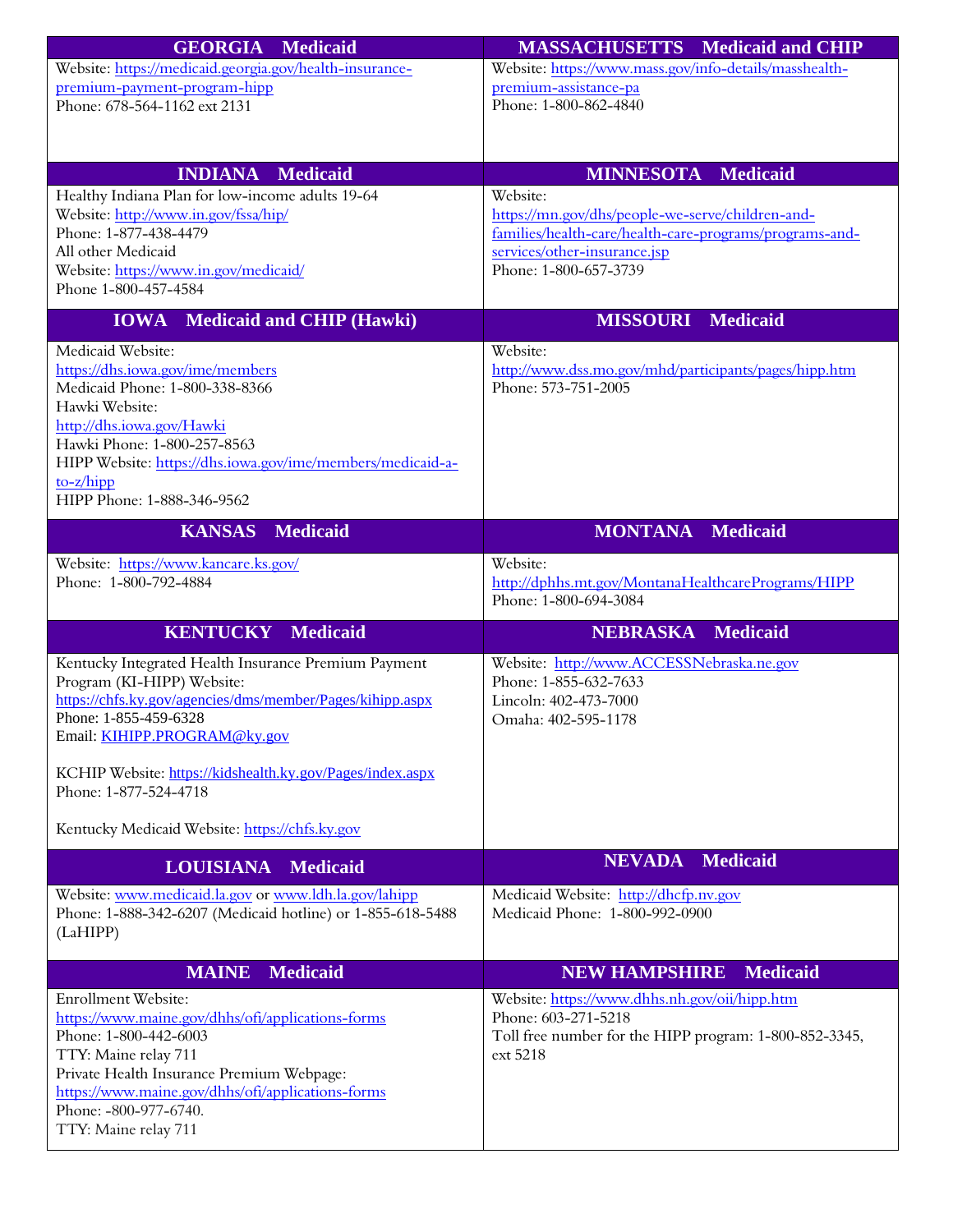| <b>NEW JERSEY</b> Medicaid and CHIP                                                                                                                                                                         | <b>UTAH</b> Medicaid and CHIP                                                                                                                       |
|-------------------------------------------------------------------------------------------------------------------------------------------------------------------------------------------------------------|-----------------------------------------------------------------------------------------------------------------------------------------------------|
| Medicaid Website:<br>http://www.state.nj.us/humanservices/<br>dmahs/clients/medicaid/<br>Medicaid Phone: 609-631-2392<br>CHIP Website: http://www.njfamilycare.org/index.html<br>CHIP Phone: 1-800-701-0710 | Medicaid Website: https://medicaid.utah.gov/<br>CHIP Website: http://health.utah.gov/chip<br>Phone: 1-877-543-7669                                  |
| <b>OKLAHOMA</b> Medicaid and CHIP                                                                                                                                                                           | <b>VERMONT Medicaid</b>                                                                                                                             |
| Website: http://www.insureoklahoma.org<br>Phone: 1-888-365-3742                                                                                                                                             | Website: http://www.greenmountaincare.org/<br>Phone: 1-800-250-8427                                                                                 |
| <b>OREGON</b> Medicaid                                                                                                                                                                                      | <b>VIRGINIA</b> Medicaid and CHIP                                                                                                                   |
| Website: http://healthcare.oregon.gov/Pages/index.aspx<br>http://www.oregonhealthcare.gov/index-es.html<br>Phone: 1-800-699-9075                                                                            | Website: https://www.coverva.org/en/famis-select<br>https://www.coverva.org/en/hipp<br>Medicaid Phone: 1-800-432-5924<br>CHIP Phone: 1-800-432-5924 |
| PENNSYLVANIA Medicaid                                                                                                                                                                                       | <b>WASHINGTON</b><br><b>Medicaid</b>                                                                                                                |
| Website:<br>https://www.dhs.pa.gov/providers/Providers/Pages/Medical/<br>HIPP-Program.aspx<br>Phone: 1-800-692-7462                                                                                         | Website: https://www.hca.wa.gov/<br>Phone: 1-800-562-3022                                                                                           |
| <b>RHODE ISLAND Medicaid and CHIP</b>                                                                                                                                                                       | <b>WEST VIRGINIA Medicaid</b>                                                                                                                       |
| Website: http://www.eohhs.ri.gov/<br>Phone: 1-855-697-4347, or 401-462-0311 (Direct RIte<br>Share Line)                                                                                                     | Website: http://mywvhipp.com/<br>Toll-free phone: 1-855-MyWVHIPP (1-855-699-8447)                                                                   |
| <b>NEW YORK Medicaid</b>                                                                                                                                                                                    | <b>WISCONSIN</b> Medicaid and CHIP                                                                                                                  |
| Website: https://www.health.ny.gov/health_care/medicaid/<br>Phone: 1-800-541-2831                                                                                                                           | Website:<br>https://www.dhs.wisconsin.gov/badgercareplus/p-<br>10095.htm<br>Phone: 1-800-362-3002                                                   |
| <b>NORTH CAROLINA Medicaid</b>                                                                                                                                                                              | <b>Medicaid</b><br><b>WYOMING</b>                                                                                                                   |
| Website: https://medicaid.ncdhhs.gov/<br>Phone: 919-855-4100                                                                                                                                                | Website:<br>https://health.wyo.gov/healthcarefin/medicaid/programs-<br>and-eligibility/<br>Phone: 1-800-251-1269                                    |
| <b>NORTH DAKOTA</b><br><b>Medicaid</b>                                                                                                                                                                      |                                                                                                                                                     |
| Website:<br>http://www.nd.gov/dhs/services/medicalserv/medicaid/<br>Phone: 1-844-854-4825                                                                                                                   |                                                                                                                                                     |

 To see if any other states have added a premium assistance program since July 31, 2021, or for more information on special enrollment rights, contact either:

 **www.dol.gov/agencies/ebsa www.cms.hhs.gov**  1-866-444-EBSA (3272) Employee Benefits Security Administration Centers for Medicar<br>www.dol.gov/agencies/ebsa www.cms.hhs.gov

U.S. Department of Labor U.S. Department of Health and Human Services<br>Employee Benefits Security Administration Centers for Medicare & Medicaid Services 1-877-267-2323, Menu Option 4, Ext. 61565